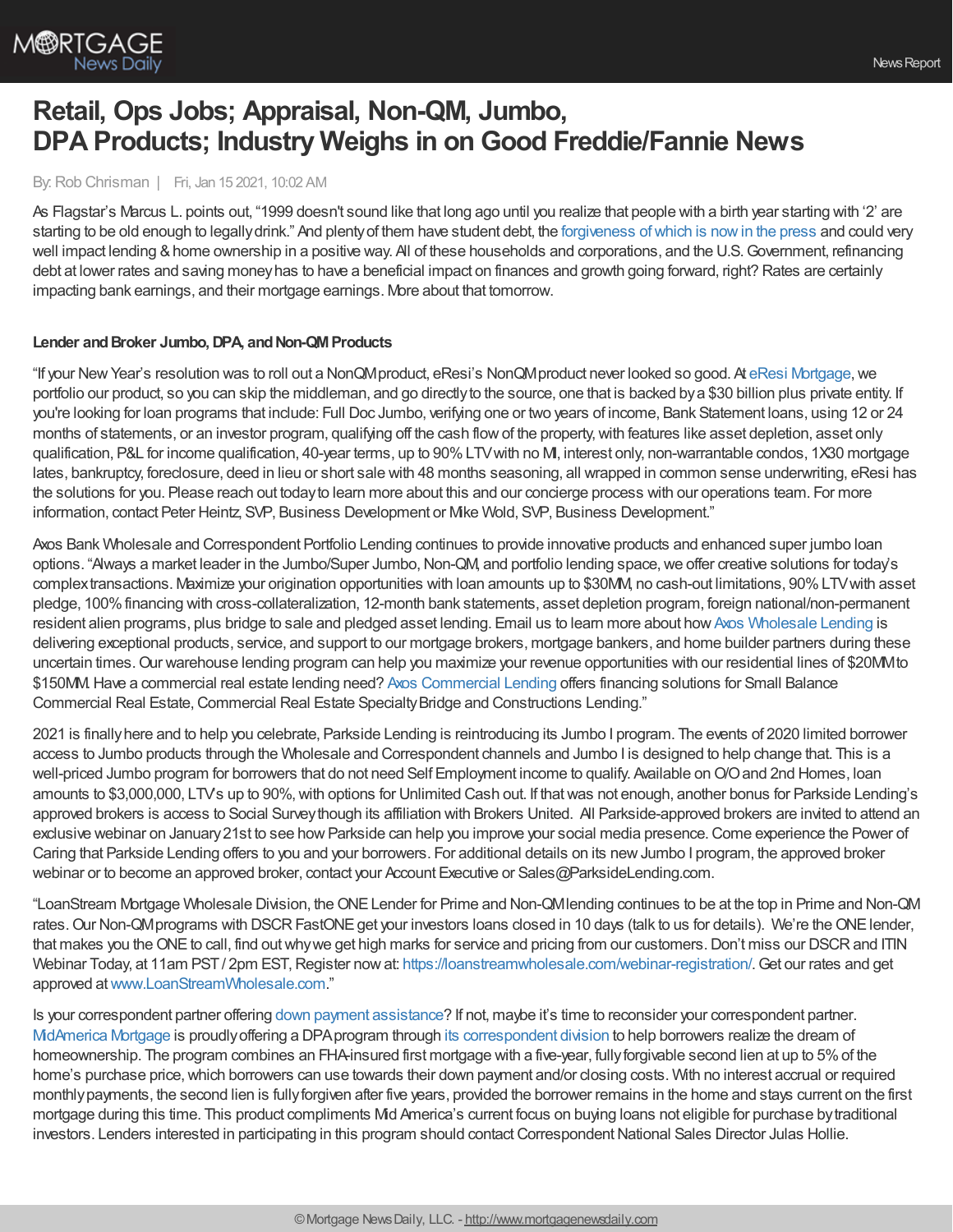### **M®RTGAGE News Daily**

#### **Events, Training, and Speakers**

The realityof the past year, living with a global pandemic, has spurred manychanges to the home valuation ecosystem. Focus has now shifted to understanding the sustainabilityof changes currentlyin place, and what needs to happen moving forward to serve the needs of consumers, lenders, and capital market investors. The FHFA's recentRFI on appraisal policies shows the potential for movement. So,what does the future look like? What does it mean for lenders and appraisers? Check out Reggora's latest blog and whitepaper "The Future of Residential Real Estate Valuation" to learn about a risk-based approach to valuation, how it will benefit the industry, and the 2-stage approach to making it a reality.

Many of you are planning your company meetings and rallies for the year now and are juggling the realities of whether to go virtual or in-person. [XINNIX](https://www.xinnix.com/), the nation's premier provider of online and in-person training, accountability and coaching for the mortgage industry for nearlytwo decades, can help you make your next livemeeting or event trulymemorable and enriching for your team.Get readyto take your events to the next level with their incredible catalog oftopics that can be customized for yourmeeting. XINNIX's experienced team ofhigh-performance leaders, trainers, coaches, and industry experts can assist you in energizing your next event. [Schedule](https://www2.xinnix.com/e/28182/schedulecall/44cyv5/1071761162?h=DS8DV03XmmzZ9K0ef76niYzh-O72dDb4XGca4RSwIYs) a call with a XINNIX Account Executive today for more information and to book a speaker for your next event!

#### **Freddie Mac andFannie Mae Updates**

The Federal Housing Finance Agency(FHFA) announced that Fannie Mae and Freddie Mac (the Agencies, the Enterprises, theGSEs) will extend several loan origination flexibilities until February28. (Theywere set to expire on January31.) This includes alternative appraisals on purchase and rate term refinance loans, alternative methods for documenting income and verifying employment before loan closing, and expanding the use of power of attorneyto assistwith loan closings. To understand the protections and assistance the government is offering people having trouble paying their mortgage, please visit the joint Department of Housing and Urban Development, FHFA, and the Consumer Financial Protection Bureau [website](https://www.consumerfinance.gov/coronavirus/mortgage-and-housing-assistance/).

In other, broad-sweeping news, the Department of the Treasuryand the Federal [Housing](https://www.fhfa.gov/Media/PublicAffairs/Pages/FHFA-and-Treasury-Allow-Fannie-Mae-and-Freddie-Mac-to-Continue-to-Retain-Earnings.aspx) Finance Agency(FHFA) announced amendments to the Preferred Stock Purchase Agreement that governs the [conservatorships](https://s3141176.t.en25.com/e/er?utm_campaign=MBA%20Member%20LTR%20Jan%2014%202021&utm_medium=email&utm_source=Eloqua&s=3141176&lid=3696&elqTrackId=81240B4FC5D591668AA32DF937491BC0&elq=aa5de37c87d74975a77091ca0c9799c7&elqaid=775&elqat=1) of Freddie Mac and Fannie Mae. The amendments make clear theGSEs will not be immediatelyreleased from their long-standing conservatorship, but rather onlyafter theyraise a significant amount of additional capital and abide by other policy directives.

There were [rumors](https://www.bloomberg.com/news/articles/2021-01-13/trump-team-s-final-act-on-fannie-freddie-leaves-fates-to-biden) that the Treasury Department and FHFA will announce a set of changes the GSE PSPAs that address the net worth sweep and advance a handful of other policy priorities. The agreement should be described as "PSPA-lite" given that appears to address a handful of matters but does not address the issue of the government's ownership position. Compass Point Research & Trading's Isaac Boltansky states, "The forthcoming PSPA amendment appears directionally positive for the effort to end the GSE conservatorships, especiallygiven recent sentiment volatility, but leaving the senior preferred untouched means this action is more incremental than holistic."

The Mortgage Bankers Association weighed in [here](https://s3141176.t.en25.com/e/er?utm_campaign=MBA%20Member%20LTR%20Jan%2014%202021&utm_medium=email&utm_source=Eloqua&s=3141176&lid=3695&elqTrackId=F3D72FE2FC2C1245F337427AC36733A1&elq=aa5de37c87d74975a77091ca0c9799c7&elqaid=775&elqat=1). "(It) preserves and extends a level playing field for single-family lenders of all sizes and business models. While the elements related to the GSEs' market footprint warrant further analysis, we do not believe they will fundamentally alter the GSEs' role in the residential market since they are designed to reflect current levels of lending. On the multifamily side, lending caps are set at \$80 billion per GSE for any 52-week period (a \$10 billion increase) and indexed to inflation, with at least 50% of eachGSE's business 'mission-focused.' We're also pleased FHFAand Treasuryare taking a measured, thoughtful approach to housing finance reform."

The amendments allow Fannie Mae and Freddie Mac (the Enterprises) to continue to retain [earnings](https://www.fhfa.gov/Media/PublicAffairs/Pages/FHFA-and-Treasury-Allow-Fannie-Mae-and-Freddie-Mac-to-Continue-to-Retain-Earnings.aspx) until they satisfy the requirements of the 2020 [Enterprise](https://www.fhfa.gov/Media/PublicAffairs/Pages/FHFA-Announces-Final-Capital-Rule-for-the-Enterprises.aspx) capital rule.

"The FHFAand Treasury's decision to allowtheGSEs to continue to retain earnings to meet capital requirements, raise private capital, and meet other essential conditions moves the GSEs closer to exiting conservatorship," said NAFCU President and CEO Dan Berger. "We encourage the FHFAto workwith Congress to codifycertain protections, including those to ensure credit unions have guaranteed and equal access to the secondarymarket and receive fair pricing based upon loan quality, not volume, before theGSEs are officiallyreleased from conservatorship."

Scott Olson, Executive Director of the Community Home Lenders Association, wrote, "The announcement just released is a big victory for smaller IMBs (and other smaller lenders). After years of only an informal FHFA policy of G Fee parity, FHFA and Treasury made permanent this policythrough a broader series of changes to the Fannie/Freddie PSPAs. This has long been a top priorityfor CHLA…Theyare ending the Sweep agreement, which was terrible policy. Building capital allows Fannie and Freddie to weather downturns better, giving them a better chance to avoid having to raise fees or contact credit in such downturns."

Ed DeMarco,who runs the Housing PolicyCouncil, believes it fairlycompensates taxpayers for the support theyhave provided and continue to provide. And that it "reminds us that Congress and the administration have unfinished business in housing finance. Fannie Mae and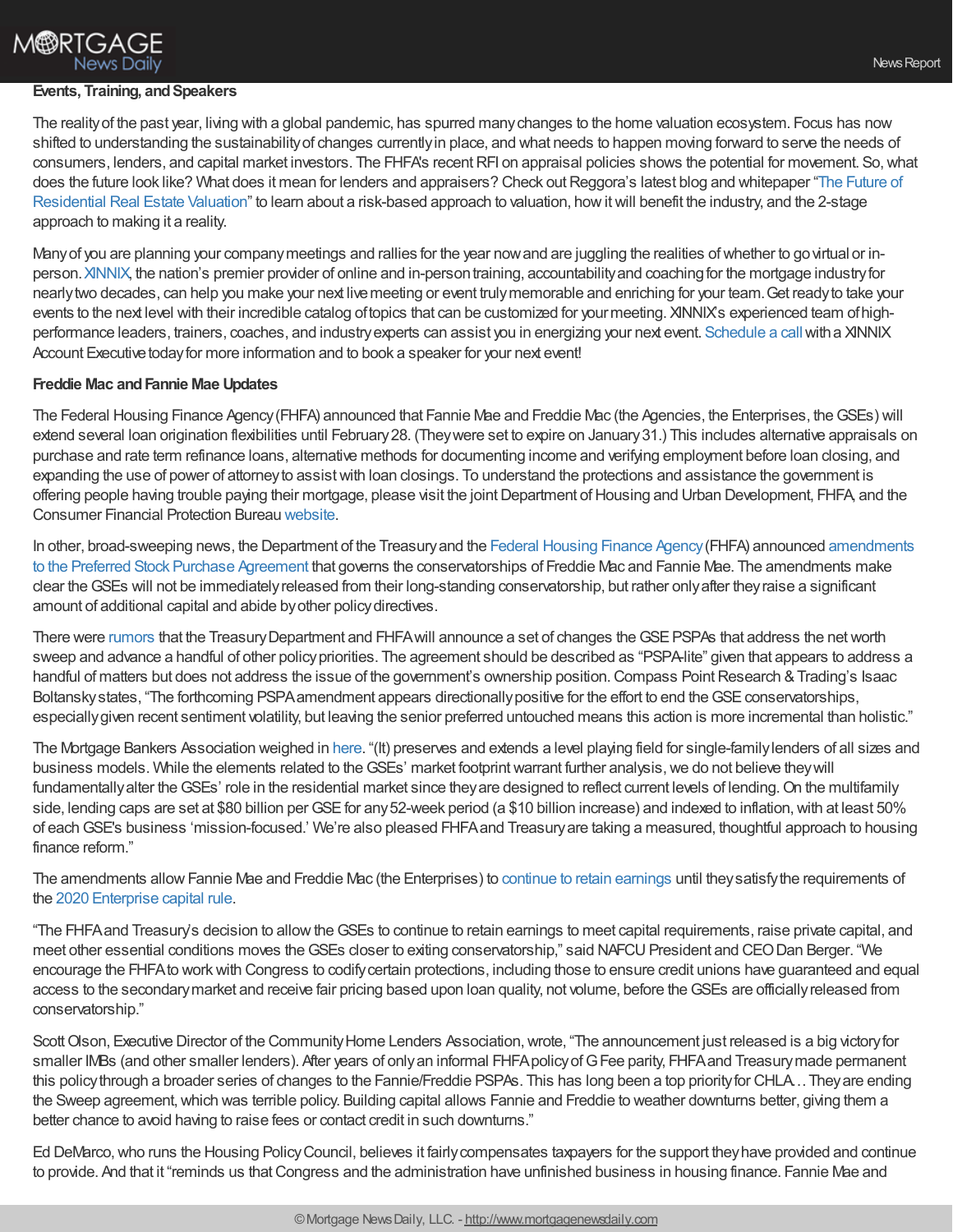## **M®RTGAGE News Daily**

Freddie Mac operate todaybecause of the direct taxpayer support provided bythe Treasury's backstop. While the market is working today, these conservatorships,with their government entanglements, retain risk to consumers, markets, and taxpayers that can be resolved with legislative reforms. Itwill nowbe up to the Biden administration to workwith Congress to end the conservatorships and bring certaintyto the market regarding theGSEs and the government's backstop."

#### **Capital Markets**

Federal Reserve officials have been offering hints about the outlook for their bond buying, with some saying the stimulus effort could persist unchanged through the year and others saying theycan't make a prediction with all the unknowns surrounding howthe economyrecovers from the pandemic. At issue is the outlook for what is now\$120 billion a month in Treasuryand mortgage bond buying. These purchases are aimed at stimulating the economybykeeping long-term borrowing costs down and supporting smooth financial market.

There were a couple big headlines yesterdayofwhich markets took note. Fed Chair Powell said **"now is not the time" tobe discussinga reduction** in the central bank's massive **bond-buying campaign** or any easing of monetary policy. He added that inflation is going to be allowed to run above 2.0 percent for a time and that he doesn't see the Fed raising rates anytime soon. The largelyoptimistic comments and resulting spike in inflationary fears caused Treasuries to pull back in curve steepening fashion and MBS spreads to surge tighter on the day.

Separately, U.S. President-elect Joe Biden proposed a \$1.9 trillion Covid-19 relief package. It would be the third pandemic rescue bill since the onset of the pandemic.Underlining that need for further stimulus, initial claims increased by181k to 965k, the highest figure since August.Continuing claims increased by199k to 5.271 million. I guess bad news is good news.

In specific mortgage news, the PrimaryMortgage Market Surveyfor the week ending January14 from Freddie Mac sawthe **30-year mortgage rate rise 14 bps off the prior week's survey** low of 2.79%, with the 15-year rate 7 bps higher to 2.23% And a new MBS purchase schedule covering the January 15 to 29 period was released, averaging \$6.6 billion per day, with no changes to coupons (GNII operations targeting 2% and 2.5%, 1.5% and 2% in UMBS15s, and UMBS30s a mix between 1.5% and 2% and 2% and 2.5%).

Black Knight reported that the number of mortgages in active forbearance declined slightlythis week, decreasing by9k (-0.3 percent) overall. Total active plans are nowdown just 1.5 percent from the month prior, and approximately370k active plans are slated to be reviewed for extension or removal by the end of January. As of January 12, 2.73 million (5.1 percent of all) mortgages are in forbearance, setting the stage for millions of plans to still be active when the firstwave of forbearance plans begin to expire at the end of March.

Today's economic calendar contains a bunch of important economic data, some of which we already have. Retail sales for December (-.7 percent, control group -1.9 percent,with big downward revisions) Empire manufacturing for January(3.5) and the December producer prices (+.3 percent) and core PPI (+.1 percent). Later this morning brings December Industrial Production and CapacityUtilization, January PreliminaryUniversityof Michigan Consumer Sentiment, and November business inventories. We also have some Fedspeak from Minneapolis' Kashkari ahead of next week's blackout with the next FOMC events on January 26/27. Today's MBS purchase schedule sees **the Desk of the NYFedonbehalf of the FederalReserve targetingupto\$6.4 billion**: \$1.5 billion UMBS15 1.5%and 2%, \$3.3 billion UMBS30 1.5% and 2%, then \$1.6 billion GNII 2% and 2.5%. We begin the day with Agency MBS prices better/up by nearly.250 and the 10year yielding 1.10 after closing yesterday at 1.13 percent after the slew of bad economic news.

#### **Employment and Transitions**

Mortgage Underwriter, in office or remote. This position offers a competitive base salaryand overall compensation package, full benefits as well as vacation, sick, and paid holidays. To perform this role successfully, the individual must be able to reviewand analyze the mortgage loan application to ensure eligibility, accuracy, completeness, and compliance with internal and regulatoryguidelines to minimize risk factors, reviewall required loan data, reports, and inspections to ensure the collateral is acceptable to investor, company, and FHA guidelines. And responsiblymake independent decisions regarding acceptance and risk of loans according to HUD, company, and investor guidelines. The candidate will sign off conditions in a timelymanner set bymanagement. Manage loans byusing all functions of Encompass and LendingQB. The individual must have the following background: 2-4 years related recent experience as an UW,DE Underwriter, thorough knowledge of RE documentation, compliance, and procedures, and commitment to excellence and high standards. Contact: LLisk@pfmd.com

Are you readyto growin 2021? Top-ranked [Embrace](https://www.embracehomeloans.com/) Home Loans plans on doubling its retail production this year and is hiring for all retail positions. "After a record year in 2020, we're well-positioned for continued growth," says CEO Dennis Hardiman. Embrace has 30+ branches along the East Coast from Maine to Florida and is looking to add two new regions to its retail division in the Southeast, Mdwest, or Mountain states. "We're prepared to invest in the right leaders to help Embrace expand," Hardiman adds. The average tenure of Embrace